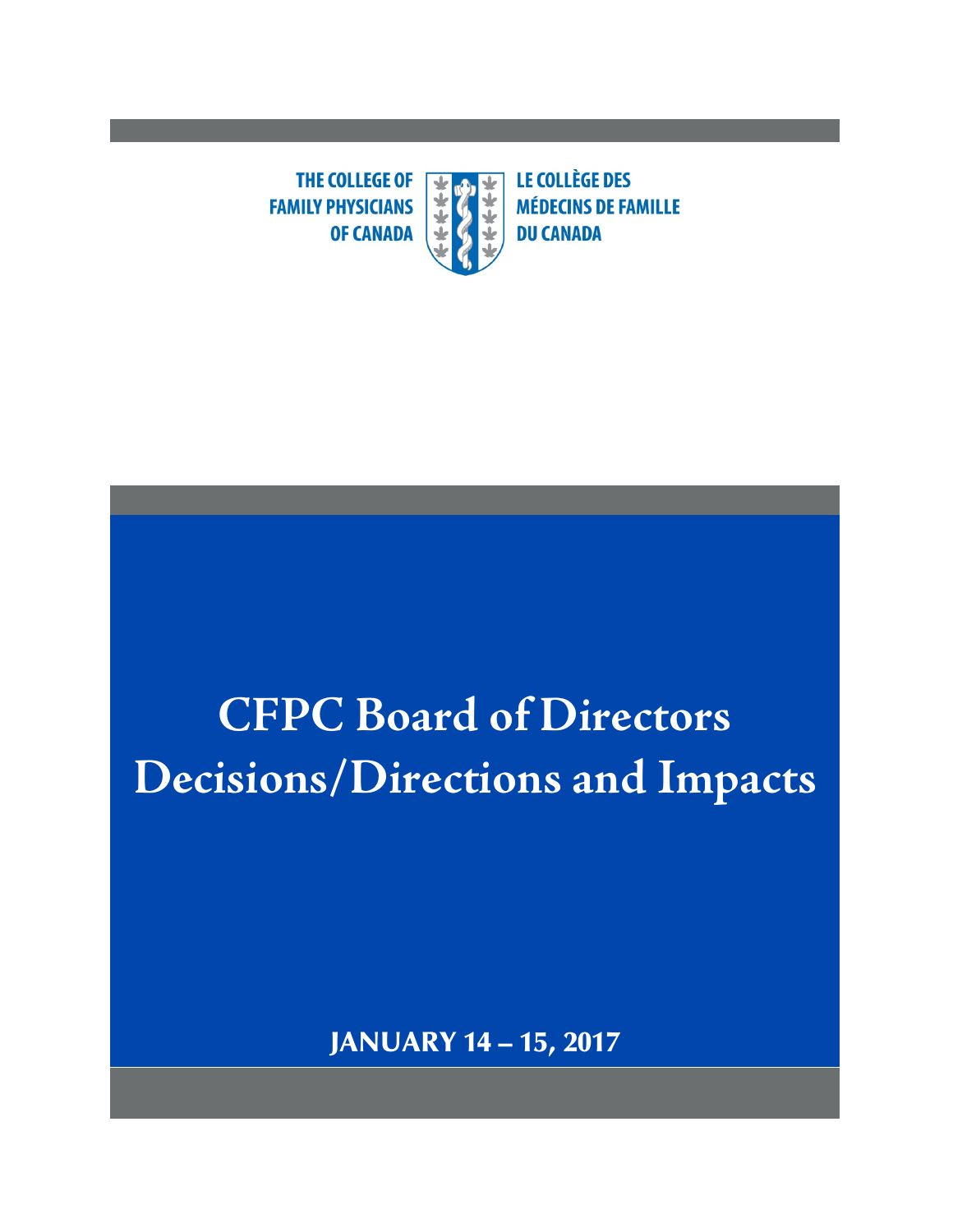# STRATEGIC THEME 1: **PRODUCING FAMILY DOCTORS WHO MEET SOCIETAL NEEDS THROUGH A COMMITMENT TO CONTINUING COMPREHENSIVE CARE**

### *Developing a new accreditation management system*

The College of Family Physicians of Canada (CFPC) will be collaborating with the Royal College of Physicians and Surgeons of Canada, the Collège des médecins du Québec, and the Association of Faculties of Medicine of Canada to develop an Accreditation Management System (AMS). The new system will automate some of the essential features of ongoing review and accreditation of residency training programs across Canada and will facilitate a quality improvement and quality assurance process that will be continuous and ongoing. Developing a robust residency accreditation system is part of the CFPC's efforts to support the discipline of family medicine within the medical educational system.

#### ACCREDITATION MANAGEMENT SYSTEM

**THAT** the Board approve the CFPC entering into a Memorandum of Understanding with the Royal College of Physicians and Surgeons of Canada, the Collège des médecins du Québec, and the Association of Faculties of Medicine of Canada regarding the collaborative development of an Accreditation Management System to automate the accreditation of Canadian medical education across the education continuum.

## *The CFPC's Accreditation Committee name change*

Going forward, the CFPC's Accreditation Committee will be named the Residency Accreditation Committee. This clarification will serve to differentiate between the accreditation of residency training within academic family medicine and the accreditation of programs pertaining to continuing professional development.

#### ACCREDITATION COMMITTEE

**THAT** the CFPC "Accreditation Committee" become the CFPC "Residency Accreditation Committee."

## *Posthumous certification in family medicine*

The CFPC Board approved granting posthumous certification on a compassionate basis after a careful review. A resident member died just short of completing his family medicine residency training. The certificate will be presented to family members.

#### POSTHUMOUS CERTIFICATION

**THAT** the CFPC grant posthumous certification on a compassionate basis for a resident member.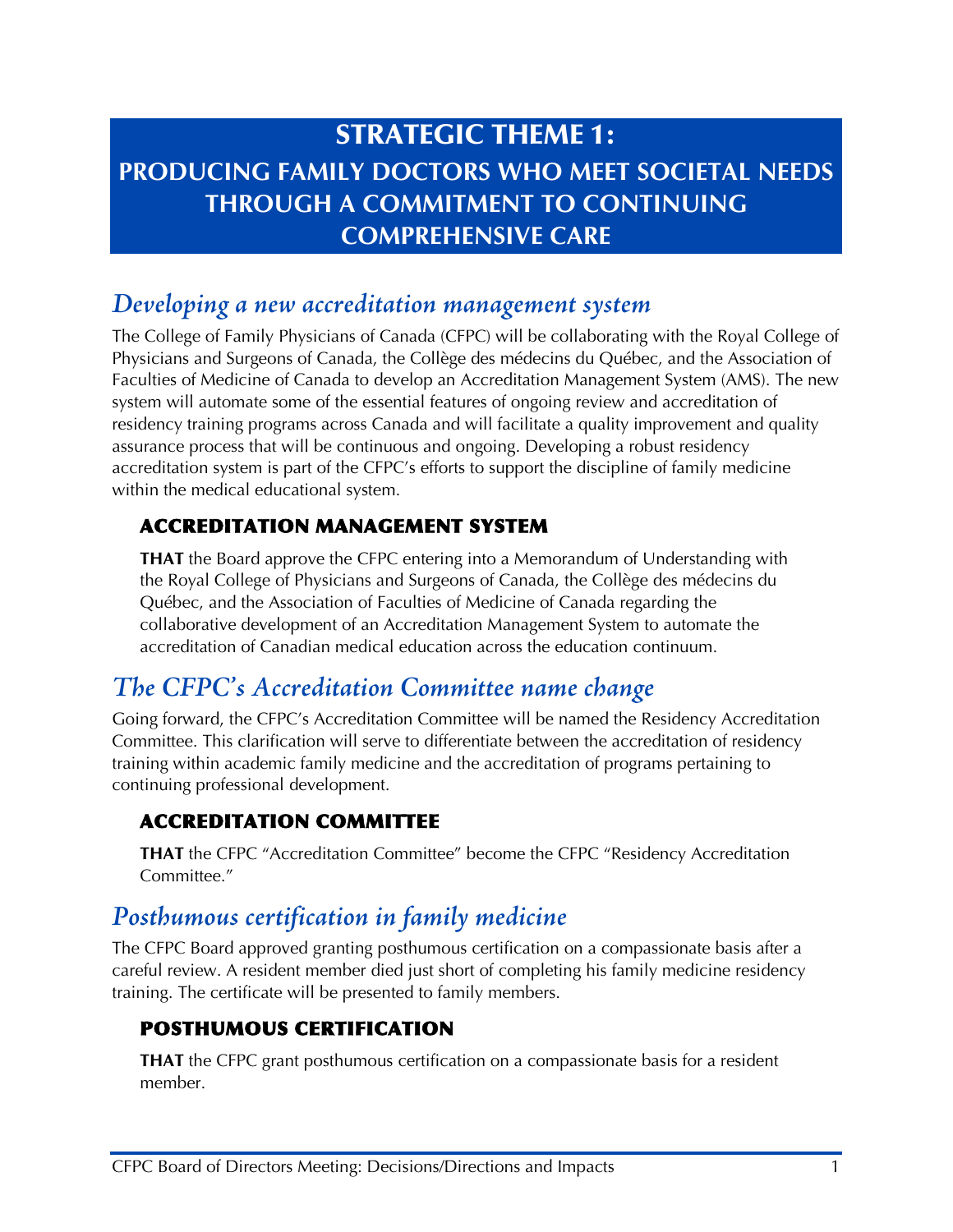# STRATEGIC THEME 3: **ENGAGING MEMBERS THROUGHOUT THEIR PROFESSIONAL CAREERS**

# *Supporting global family medicine through the World Organization of Family Doctors' (WONCA) Polaris*

Over the next three years the CFPC will support the WONCA Polaris regional movement. The Polaris movement for new and future family physicians in North America supports medical students, residents, and new-in-practice family physicians and offers an opportunity to liaise and confer with international counterparts, share best practices, and participate in leadership opportunities.

The CFPC will continue to fund the attendance of one student from the Section of Medical Students, one resident from the Section of Residents, one physician from the First Five Years in Family Practice Committee, and one CFPC senior staff representative at the annual WONCA Polaris meeting. At the end of the three-year period an evaluation of the CFPC's participation and an overall assessment of the program will be conducted.

#### WONCA POLARIS

**THAT** the College supports the WONCA Polaris Movement for the next three years (2017/18, 2018/19, 2019/2020) by continuing to fund one Section of Medical Students (SOMS), one Section of Residents (SOR), one First Five Years in Family Practice (FFYFP) and one College senior staff representative to attend the annual WONCA Polaris executive meeting to lead this initiative;

**FURTHER THAT** annual Polaris updates be provided to the Board highlighting Polaris work to date and planned objectives to continue to meet its mandate;

**FURTHER THAT** at the end of the three-year period, an evaluation of CFPC's participation and an overall assessment of the program is completed by the CFPC participants with a full report provided to the Board for review and decision if continuing support will/should be provided to continue to fund this initiative.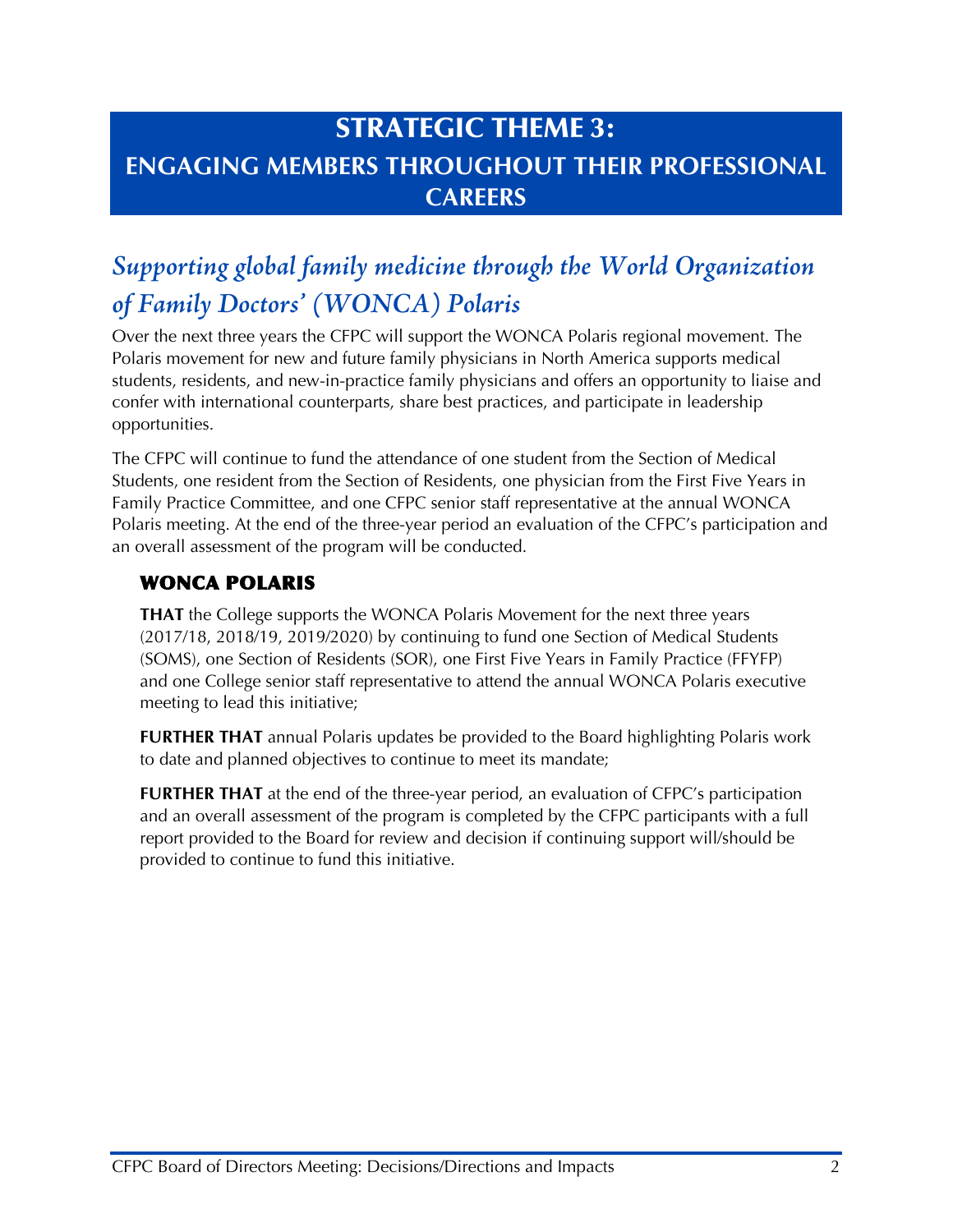# STRATEGIC THEME 4: **PROVIDING THE ORGANIZATIONAL CAPACITY TO MEET OUR STRATEGIC GOALS AND OBJECTIVES**

# *The CFPC's Board of Directors*

The call for interest for two 2017-18 Director-at-Large position vacancies will open on February 1st. The CFPC is looking for future Board Directors who possess the skills, experience, and values needed for the CFPC to continue to grow and succeed and to ensure the highest standards are met.

Members are invited to apply if they are interested in being considered for a Director-at-Large position. Information will be made available on the CFPC website.

#### NOVEMBER 2017 ELECTION OF BOARD DIRECTORS

**THAT** the Board support the Nominating Committee's recommended nominee for the 2017–18 Secretary-Treasurer position and the attributes to highlight in the Call for Interest for two (2) Director-at-Large vacancies.

## *CFPC committee chair roles*

Strong committee chairs help lead the work of CFPC committees and support the CFPC's overall efforts to meet CFPC's mandate.

The following chairs have been approved by the Board, and their respective terms will begin immediately.

| Dr Lori Montgomery | Chair, Chronic Pain Program Committee (2016 to 2019) |
|--------------------|------------------------------------------------------|
|                    |                                                      |

Dr Robert Boulay Chair-Elect, Nominating Committee (2017 to 2020)

#### CHAIR – CHRONIC PAIN PROGRAM COMMITTEE

**THAT** Dr Lori Montgomery of Calgary, Alberta be approved as Chair of the Chronic Pain Program Committee for a three-year term beginning effective immediately (November 2016) and ending at the time of the 2019 Annual Meeting, renewable once.

#### CHAIR-ELECT – NOMINATING COMMITTEE

**THAT** Dr Robert Boulay of South Nelson, New Brunswick be approved as Chair-Elect of the Nominating Committee effective immediately;

**FURTHER THAT** Dr Boulay become Chair at the time of the November 2017 Annual Meeting, for a three-year term, ending at the time of the 2020 Annual Meeting, renewable once.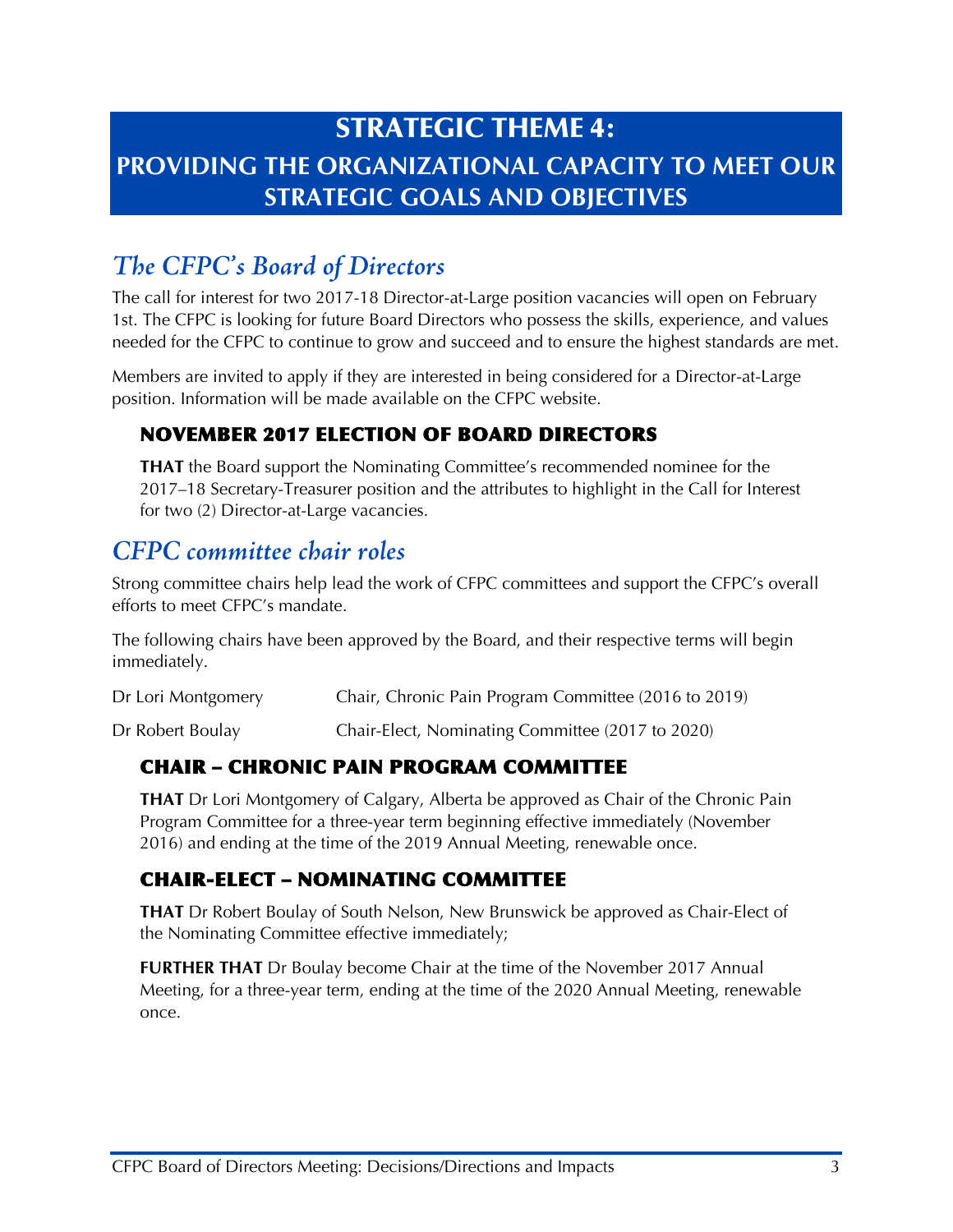# STRATEGIC THEME 6: **SEIZING ALL OPPORTUNITIES TO BUILD CAPACITY IN FAMILY MEDICINE RESEARCH**

## *Supporting primary care research and quality improvement*

Quality improvement (QI) promotes a commitment to ongoing improvements to the care family physicians provide, including quality, access, timeliness, and equity. Collecting and analyzing practice data helps family physicians understand the extent to which their care is continuous and comprehensive.

The CFPC's Research department will explore strategic partnerships, find existing work that could be adapted/adopted, and recommend next steps for engaging members in QI and research as part of the scholarly role of physicians.

The College is also exploring the concept of a Primary Health Care Research Collaborative, similar to a centre. The role of this research collaborative will be to work with partners—including primary care research colleagues across the country—to maximize research initiatives.

#### PAN-CANADIAN PRIMARY HEALTH CARE QUALITY IMPROVEMENT (QI) AND RESEARCH INITIATIVE

**THAT** the Board approve planning work between January and May 2017 to explore three elements: a *QI Ready and Active Practices* program; a *Research Ready Practices* program; and a *Primary Health Care (PHC) Research Collaborative*;

**FURTHER THAT** this occur within the 2016/17 operating budget.

## *The CFPC's associate member application process*

The CFPC will revise the associate member application requirements. Current associate members will be permitted to act as a referee when non-physician primary care researchers and educators wish to join the CFPC as associate members. Associate members are other health professionals who work in collaboration with family physicians in clinical practice or academic departments of family medicine.

#### ROLE OF ASSOCIATE MEMBERS AS REFEREES

**THAT** CFPC current Associate Members be permitted to act as a referee when nonphysician primary care researchers and educators wish to join the CFPC as Associate Members.